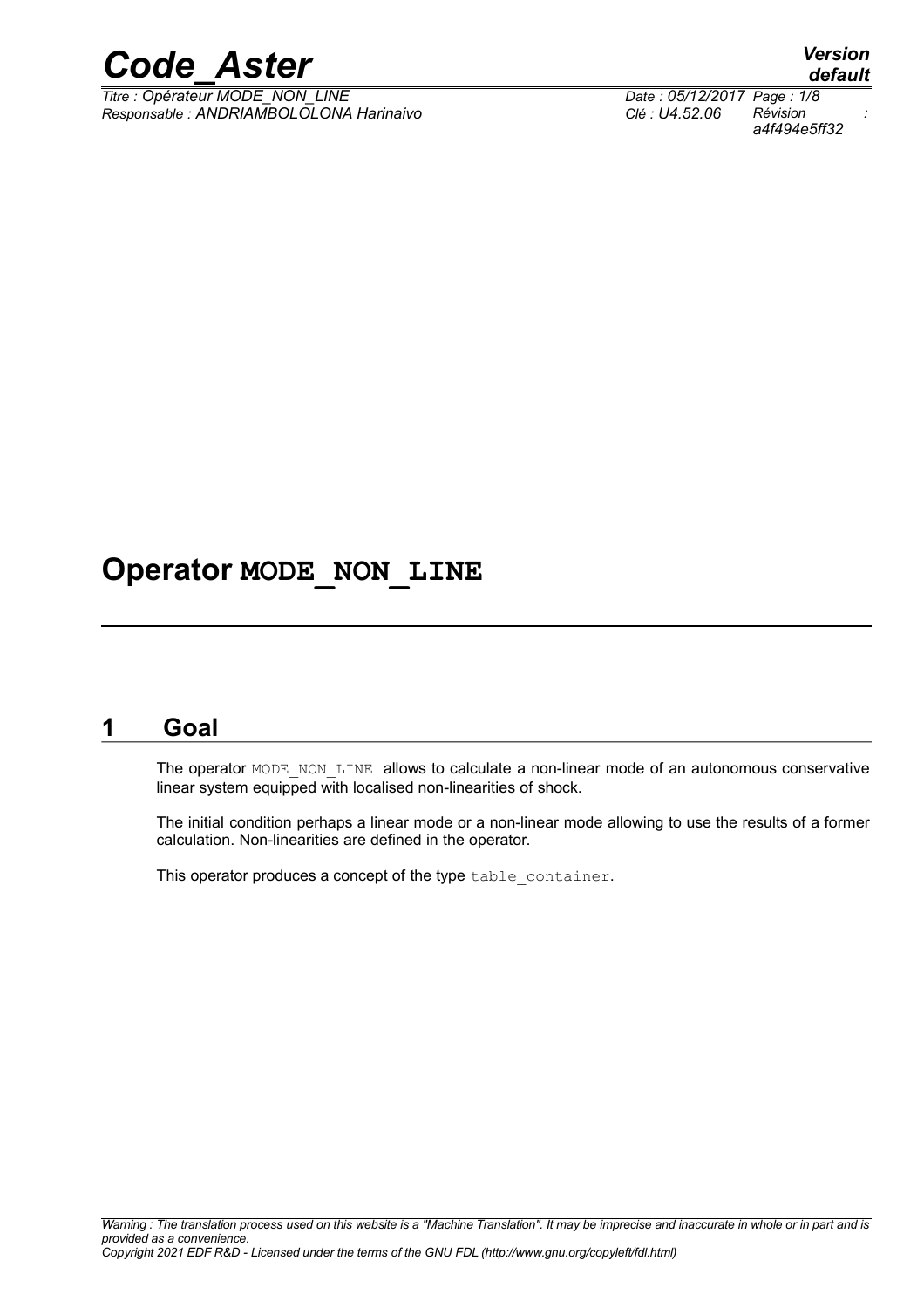## **Code Aster**

Titre : Opérateur MODE\_NON\_LINE<br>Responsable : ANDRIAMBOLOLONA Harinaivo

Date: 05/12/2017 Page: 2/8 Clé : U4.52.06 Révision a4f494e5ff32

### **Contents**

| . 7 |  |
|-----|--|
|     |  |
|     |  |
|     |  |
|     |  |
|     |  |

 $\cdot$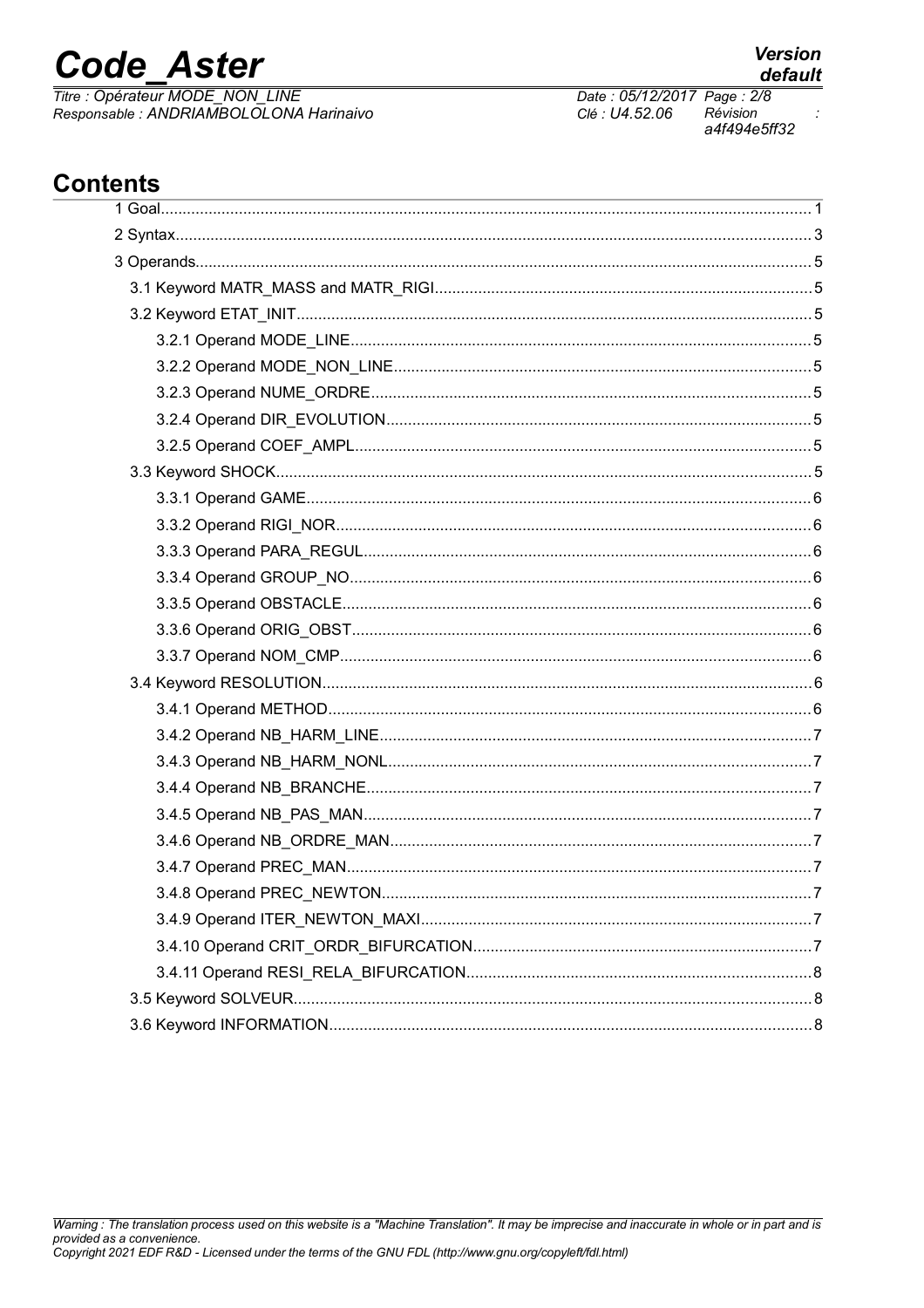*Titre : Opérateur MODE\_NON\_LINE Date : 05/12/2017 Page : 3/8 Responsable : ANDRIAMBOLOLONA Harinaivo Clé : U4.52.06 Révision :*

*a4f494e5ff32*

### **2 Syntax**

| ♦ | resu out [table container] = MODE NON LINE (<br>$reuse = resu out,$                                                                                                                                                                                                            |                                                                                                 |                                                              |
|---|--------------------------------------------------------------------------------------------------------------------------------------------------------------------------------------------------------------------------------------------------------------------------------|-------------------------------------------------------------------------------------------------|--------------------------------------------------------------|
|   | MATR MASS $= M,$<br>MATR RIGI = $K$ ,                                                                                                                                                                                                                                          |                                                                                                 | [matr asse depl r]<br>[matr asse depl r]                     |
|   | $ETAT\_INIT = _F ($<br>$\begin{array}{rcl} \text{\texttt{(MODE\_LINE)}} & = \texttt{mode\_line,} \end{array}$<br>/MODE <sup>I</sup> NON_LINE = $resu$ <sup>In</sup> ,<br>NUME <sup>ORDRE</sup> = num <sub>I</sub> ordr,<br>DIR_EVOLUTION = $/-1$ ,<br>♦<br>♦<br>♦<br>COEF AMPL | $/1$ ,<br>$=$ ampl,<br>$\,$ ,                                                                   | [mode meca]<br>[table container]<br>$[1]$<br>[DEFECT]<br>[R] |
| ♦ |                                                                                                                                                                                                                                                                                | # the keyword factor SHOCK is necessary only if the keyword MODE LINE is present:               |                                                              |
|   | SHOCK<br>$=$ F (<br>GAME<br>٠<br>$\bullet$ RIGI NOR = alpha,<br>♦<br>PARA REGUL<br>GROUP NO<br>OBSTACLE<br># only associated Keywords for OBSTACLE = 'CIRCLE' :                                                                                                                | $=$ qame,<br>$= /0.005$ ,<br>/eta,<br>$=$ grno,<br>$=$ /'PLAN',<br>/'BI PLAN',<br>/ $CERLCE'$ , | $\lceil R \rceil$<br>[R]<br>[DEFECT]<br>[R]<br>[group_no]    |
|   | ♦                                                                                                                                                                                                                                                                              | ORIG OBST $=/(0. , 0. , 0.),$                                                                   | [DEFECT]                                                     |
|   | NOM CMP                                                                                                                                                                                                                                                                        | /(orgx, orgy, orgz)<br>$= / ($ 'DX', 'DY'),<br>/('DY', 'DZ'),<br>/(DXY, DZ'),                   | [1 R]                                                        |
|   | # only associated Keywords for OBSTACLE = 'PLAN' or 'BI PLAN':<br>NOM CMP                                                                                                                                                                                                      | $=$ / $\Delta$ X',<br>$/$ 'DY',<br>/ $'DZ'$ ,                                                   |                                                              |
|   | RESOLUTION $=$ F (<br>$\Diamond$ METHOD =/ 'EHMAN',                                                                                                                                                                                                                            |                                                                                                 |                                                              |
|   | # only associated Keywords for 'EHMAN' :                                                                                                                                                                                                                                       |                                                                                                 | [DEFECT]                                                     |
|   | $\blacklozenge$ NB HARM LINE<br>$\Diamond$ NB HARM NONL                                                                                                                                                                                                                        | $= H1,$<br>$= /201,$<br>/Hnl,                                                                   | [R]<br>[DEFECT]<br>[R]                                       |
|   | $\blacklozenge$ NB BRANCHE                                                                                                                                                                                                                                                     | $=$ will nbra,                                                                                  | $[1]$                                                        |
|   | $\blacklozenge$ NB PAS MAN<br>$\Diamond$ NB ORDRE MAN                                                                                                                                                                                                                          | $=$ npas,<br>$= /20$ ,<br>/nordre,                                                              | $[1]$<br>[DEFECT]<br>[T]                                     |
|   | ♦ PREC MAN                                                                                                                                                                                                                                                                     | $= /1.E-9,$<br>/eps man,                                                                        | [DEFECT]<br>[R]                                              |
|   | ♦ PREC NEWTON                                                                                                                                                                                                                                                                  | $= /1.E-8,$<br>/eps man,                                                                        | [DEFECT]<br>[R]                                              |
|   | 0 ITER NEWTON MAXI                                                                                                                                                                                                                                                             | $= /15$ ,<br>/iter newt,                                                                        | [DEFECT]<br>[R]                                              |
|   | $\Diamond$ CRIT ORDR BIFURCATION = /3,                                                                                                                                                                                                                                         | /crit bif,                                                                                      | [DEFECT]<br>[T]                                              |
|   | $\Diamond$ RESI RELA BIFURCATION = /1.E-4,                                                                                                                                                                                                                                     |                                                                                                 | [DEFECT]                                                     |

*Warning : The translation process used on this website is a "Machine Translation". It may be imprecise and inaccurate in whole or in part and is provided as a convenience.*

*Copyright 2021 EDF R&D - Licensed under the terms of the GNU FDL (http://www.gnu.org/copyleft/fdl.html)*

*default*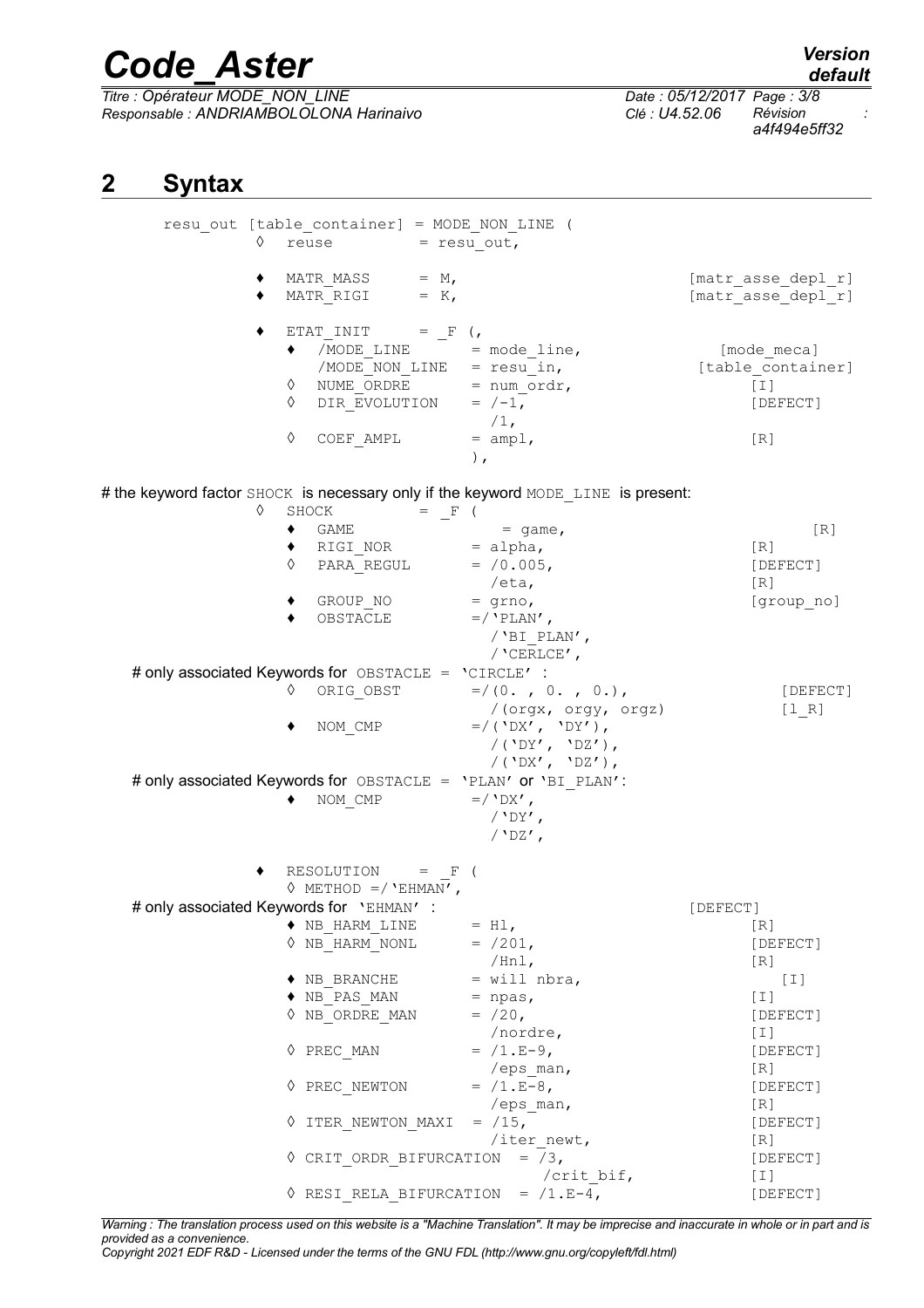*default*

| Titre : Opérateur MODE_NON_LINE<br>Responsable : ANDRIAMBOLOLONA Harinaivo |          |           | Date: 05/12/2017 Page: 4/8<br>Clé: U4.52.06 | Révision<br>a4f494e5ff32 |  |
|----------------------------------------------------------------------------|----------|-----------|---------------------------------------------|--------------------------|--|
|                                                                            | , ,      | /eps bif, |                                             | [R]                      |  |
| ♦<br>INFORMATION<br>[DEFECT]                                               | $= /1$ , |           |                                             |                          |  |
|                                                                            | $/2$ ,   |           |                                             |                          |  |

*Warning : The translation process used on this website is a "Machine Translation". It may be imprecise and inaccurate in whole or in part and is provided as a convenience. Copyright 2021 EDF R&D - Licensed under the terms of the GNU FDL (http://www.gnu.org/copyleft/fdl.html)*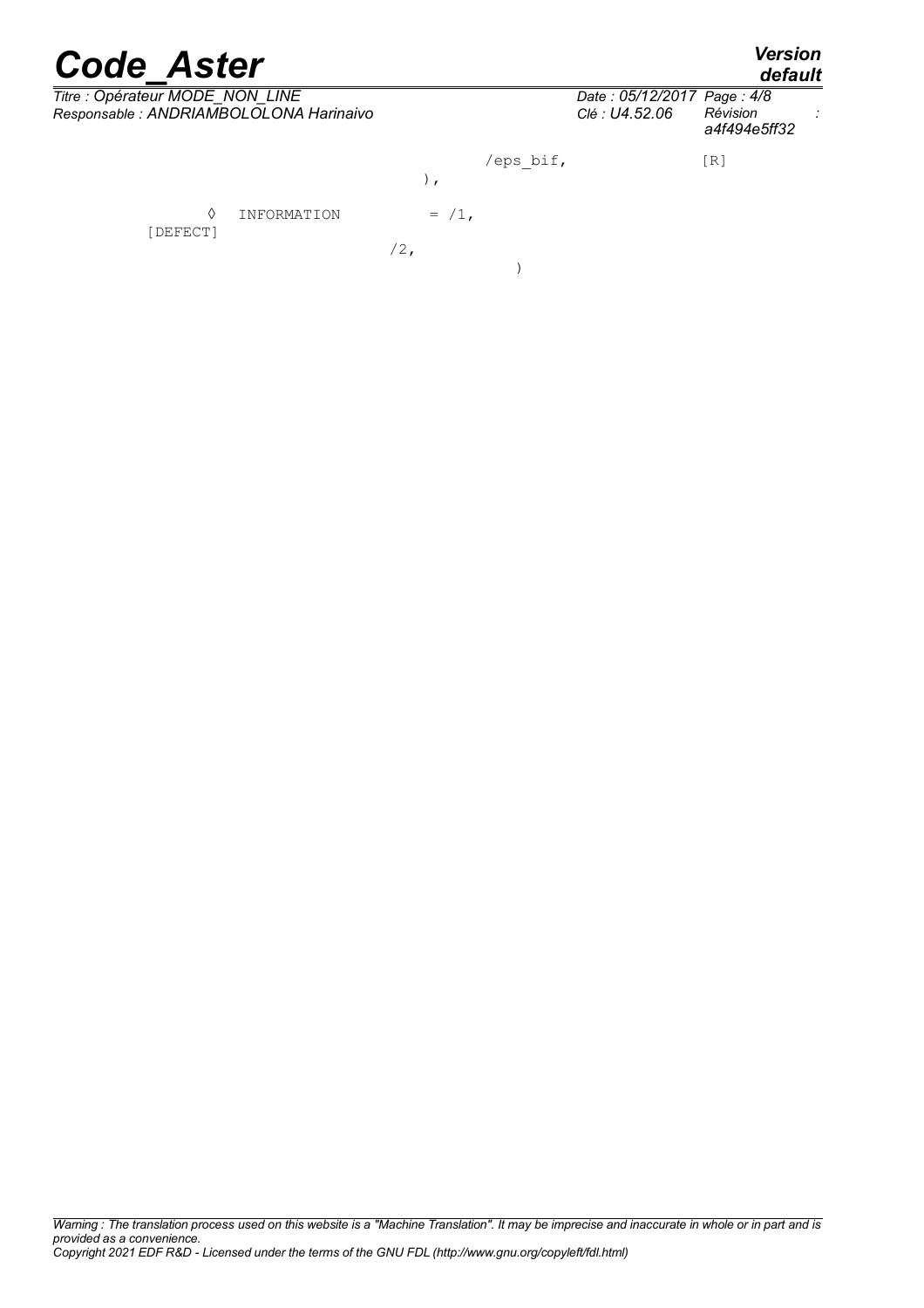*Titre : Opérateur MODE\_NON\_LINE Date : 05/12/2017 Page : 5/8 Responsable : ANDRIAMBOLOLONA Harinaivo Clé : U4.52.06 Révision :*

### **3 Operands**

#### **3.1 Keyword MATR\_MASS and MATR\_RIGI**

♦ MATR\_MASS

Real, symmetrical assembled matrix of type  $[\text{matr } \text{ assert} \text{ } \text{asse} \text{ } \text{depl } \text{ } \text{r}].$ 

MATR RIGI

Real, symmetrical assembled matrix of type  $[\text{matr } a \text{ sse\_depl } r]$ .

#### **3.2 Keyword ETAT\_INIT**

◊ ETAT\_INIT

Under this keyword factor, one can inform a periodic solution to initialize the calculation algorithm of the non-linear modes.

#### **3.2.1 Operand MODE\_LINE**

◊ MODE\_LINE

Structure of the type mode meca exit of a calculation with the operator CALC MODES. This keyword is not valid if the keyword MODE\_NON\_LINE is present.

#### **3.2.2 Operand MODE\_NON\_LINE**

◊ MODE\_NON\_LINE

Structure of the type table container exit of a calculation with the operator MODE\_NON\_LINE. This keyword is not valid if the keyword MODE LINE is present.

#### **3.2.3 Operand NUME\_ORDRE**

◊ NUME\_ORDRE

If the keyword MODE LINE is present then num ordr indicate the sequence number of the linear clean mode resulting from mode\_line chosen to initialize the algorithm. If the keyword MODE\_NON\_LINE is present then num\_ordr indicate the sequence number of the periodic solution resulting from resu in chosen to initialize the algorithm.

#### **3.2.4 Operand DIR\_EVOLUTION**

◊ DIR\_EVOLUTION

If 1 then one goes in the same direction as the first calculated tangent vector. If -1 then one goes in the contrary direction to the first calculated tangent vector. The value by default is -1.

#### **3.2.5 Operand COEF\_AMPL**

◊ COEF\_AMPL

ampl is the maximum amplitude given to the periodic solution selected to initialize the algorithm. This value is useful when one initializes with a linear clean mode, where the maximum amplitude must be small so that the algorithm converges. The value by default is 1 .

#### **3.3 Keyword SHOCK**

◊ SHOCK

Under this keyword factor, one informs the physical configuration and parameters corresponding to the non-linearity of shock which one wants to impose.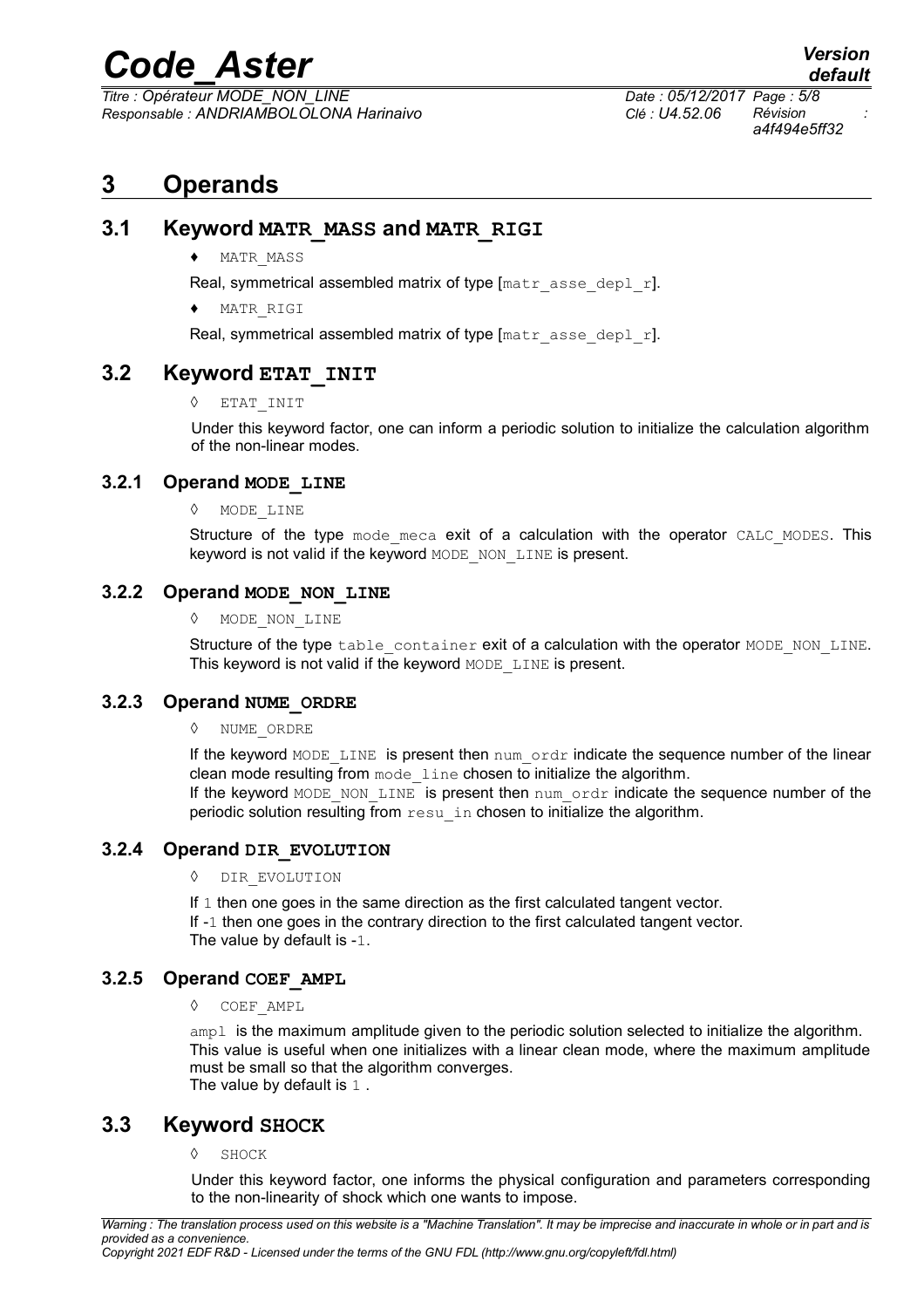*Titre : Opérateur MODE\_NON\_LINE Date : 05/12/2017 Page : 6/8 Responsable : ANDRIAMBOLOLONA Harinaivo Clé : U4.52.06 Révision :*

*a4f494e5ff32*

#### **3.3.1 Operand GAME**

 $\triangle$  GAME

game is the distance between the node and the elastic thrust on which this one can return in contact.

#### **3.3.2 Operand RIGI\_NOR**

♦ RIGI\_NOR

alpha is the stiffness of the elastic thrust.

#### **3.3.3 Operand PARA\_REGUL**

◊ PARA\_REGUL

eta is the parameter allowing to regularize the law of behavior which governs the relation between node and elastic thrust. The value by default is  $0,005$ .

#### **3.3.4 Operand GROUP\_NO**

◊ GROUP\_NO

grno is the name of the group of node on which non-linearity is. It should be noted that grno must contain one node.

#### **3.3.5 Operand OBSTACLE**

◊ OBSTACLE

Three possibilities:

'PLAN' who corresponds to a unilateral elastic thrust.

'BI\_PLAN' who corresponds to a bilateral elastic thrust.

'CIRCLE' who corresponds to an elastic thrust of circular form.

#### **3.3.6 Operand ORIG\_OBST**

◊ ORIG\_OBST

This keyword is available only if  $OBSTACLE = 'CIRCLE'$ . It defines the Cartesian coordinates of the center of the circle in the local reference mark whose origin is the node of shock.

#### **3.3.7 Operand NOM\_CMP**

```
◊ NOM_CMP
```

```
If OBSTACLE = 'PLAN', or OBSTACLE = 'BI PLAN' then this keyword indicates on which axis,
'DX', 'DY' or 'DZ', the thrust is.
```
If  $OBSTACLE = 'CIRCLE', then this keyword indicates in which plan the thrust is.$ 

```
Oxy plan: ('DX', 'DY'),
Oyz plan: ('DY', 'DZ'),
```

```
Oxz plan: ('DX', 'DZ')
```
#### **3.4 Keyword RESOLUTION**

♦ RESOLUTION

Under this keyword factor, one informs the type of algorithm and the parameters associated. The methods available are to be declared under the operand METHOD.

#### **3.4.1 Operand METHOD**

◊ METHOD

Choice of the calculation algorithm of the non-linear modes. The only currently available algorithm is 'EHMAN' corresponding to the combination of the method of balancing harmonic (HEY) and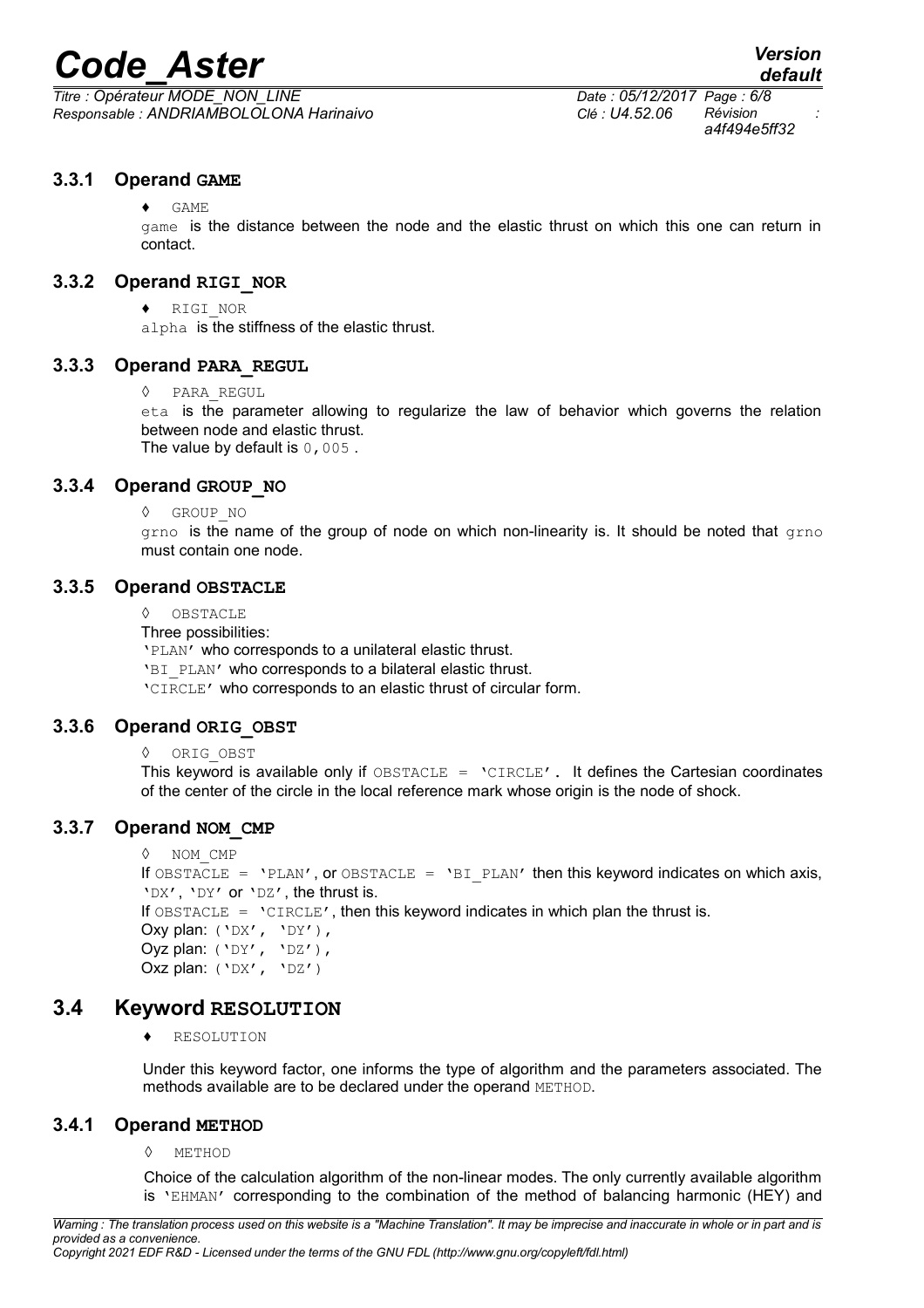*Titre : Opérateur MODE\_NON\_LINE Date : 05/12/2017 Page : 7/8 Responsable : ANDRIAMBOLOLONA Harinaivo Clé : U4.52.06 Révision :*

*default*

digital asymptotic method (MAN), as well as an algorithm of Newton. This last makes it possible to make sure of the convergence of the algorithm.

#### **3.4.2 Operand NB\_HARM\_LINE**

♦ NB\_HARM\_LINE

H1 is the number of harmonics used to develop in the shape of a series of Fourier the variables of displacements.

#### **3.4.3 Operand NB\_HARM\_NONL**

◊ NB\_HARM\_NONL

Hnl is the number of harmonics used to develop in the shape of a series of Fourier the functions representative of the laws of behavior who govern the relation between node and elastic thrust. The following condition Hnl>Hl must be respected. The value by default is 201 .

#### **3.4.4 Operand NB\_BRANCHE**

♦ NB\_BRANCHE

will nbra is the number of branches calculated by the MAN.

#### **3.4.5 Operand NB\_PAS\_MAN**

♦ NB\_PAS\_MAN

npas is the step of discretization of the branches calculated by the MAN.

#### **3.4.6 Operand NB\_ORDRE\_MAN**

◊ NB\_ORDRE\_MAN

nordre is the number of discretization of the branches calculated by the MAN. The value by default is 20 .

#### **3.4.7 Operand PREC\_MAN**

◊ PREC\_MAN

eps man is the tolerance of algorithm MAN. The value by default is  $1.E-9$ .

#### **3.4.8 Operand PREC\_NEWTON**

◊ PREC\_NEWTON

eps newt is the tolerance of the algorithm Newton. The value by default is  $1.E-8$ .

#### **3.4.9 Operand ITER\_NEWTON\_MAXI**

◊ PREC\_NEWTON

iter newt is the iteration count maximum of the algorithm Newton. The value by default is 15.

#### **3.4.10 Operand CRIT\_ORDR\_BIFURCATION**

◊ CRIT\_ORDR\_BIFURCATION